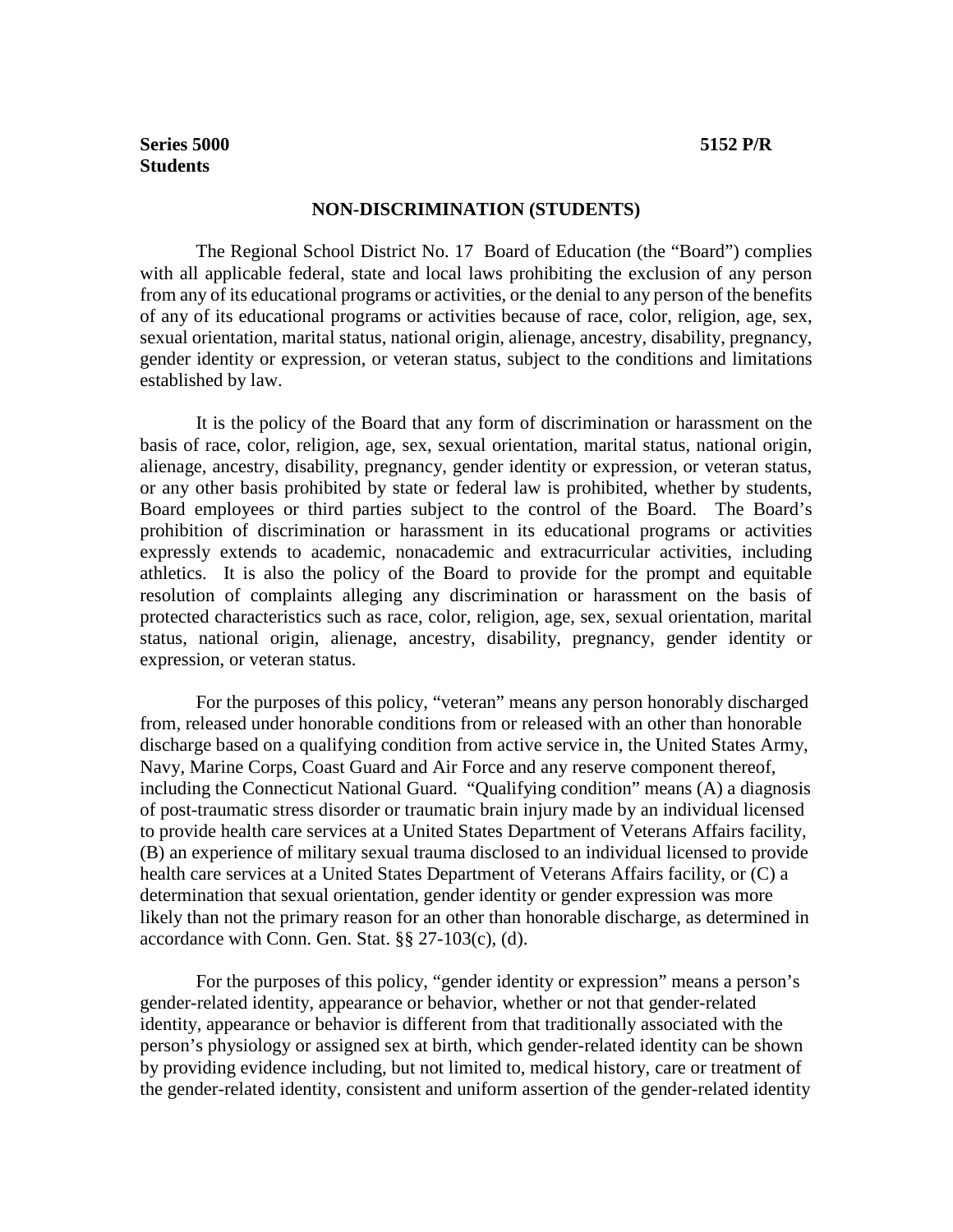or any other evidence that the gender-related identity is sincerely held, part of a person's core identity or not being asserted for an improper purpose.

For the purposes of this policy, "race" is inclusive of ethnic traits historically associated with race, including but not limited to, hair texture and protective hairstyles. "Protective hairstyles" includes, but is not limited to, wigs, headwraps and hairstyles such as individual braids, cornrows, locs, twists, Bantu knots, afros and afro puffs.

Any student and/or parent/guardian wishing to file a complaint regarding discrimination or harassment may obtain a copy of the Board's complaint procedures and complaint form, which are included in the Board's Administrative Regulations Regarding Non-Discrimination/Students. These regulations accompany Board Policy #5152 and are available online at **[www.rsd17.org](http://www.rsd17.org/)** or upon request from the main office of any district school.

If a complaint involves allegations of discrimination or harassment based on reasons such as gender/sex, gender identity, sexual orientation, disability, or pregnancy, such complaints will be handled under other appropriate policies: Policy 5145.5 Policy Regarding Title IX of the Education Amendments of the Education Act of 1972: Prohibition of Sex Discrimination and Sexual Harassment (Students); Policy 5145.10, Policy Regarding Students and Section 504 of the Rehabilitation Act of 1973 and Title II of the Americans with Disabilities Act of 1990.

Any student and/or parent/guardian also may file a complaint with the Office for Civil Rights, U.S. Department of Education ("OCR"):

Office for Civil Rights, Boston Office U.S. Department of Education 8th Floor 5 Post Office Square Boston, MA 02109- 3921 (617-289-0111) http://www2.ed.gov/about/offices/list/ocr/docs/howto.html

Any student and/or parent/guardian may also file a complaint with the Connecticut Commission on Human Rights and Opportunities:

Connecticut Commission on Human Rights and Opportunities 450 Columbus Blvd. Hartford, CT 06103-1835 (860-541-3400 or Connecticut Toll Free Number 1-800-477-5737)

Anyone who has questions or concerns about this policy, and/or who may wish to request or discuss accommodations based on religion, and/or who would like a copy of the Board's complaint procedures or complaint forms related to claims of discrimination or harassment, may contact: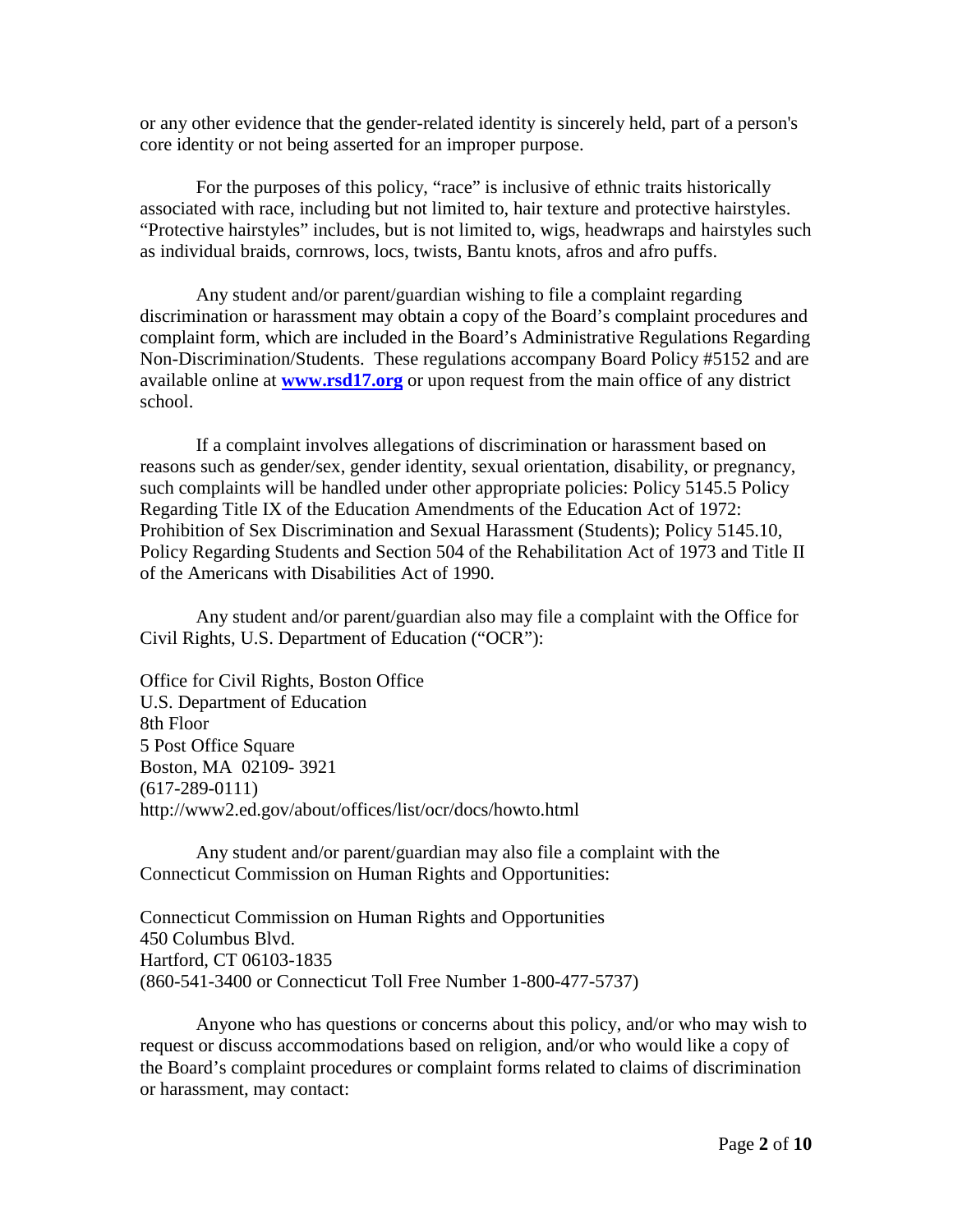## **The Director of Student Services, 57 Little City Rd., Higganum, CT 06441 Telephone number: 860-345-4244. [Klindsay-stevens@rsd17.org](mailto:Klindsay-stevens@rsd17.org)**

Anyone who has questions or concerns about the Board's policies regarding discrimination or harassment on the basis of gender/sex, gender identity, or sexual orientation may contact the Board's Title IX Coordinator:

#### **The Director of Student Services, 57 Little City Rd., Higganum, CT 06441 Telephone number: 860-345-4244. [Klindsay-stevens@rsd17.org](mailto:Klindsay-stevens@rsd17.org)**

Anyone who has questions or concerns about the Board's policies regarding discrimination or harassment on the basis of disability, and/or who may wish to request or discuss accommodations for a disability, may contact the Board's Section 504/ADA Coordinator:

## **The Director of Student Services, 57 Little City Rd., Higganum, CT 06441 Telephone number: 860-345-4244. [Klindsay-stevens@rsd17.org](mailto:Klindsay-stevens@rsd17.org)**

Legal References:

Title IX of the Education Amendments of 1972, 20 U.S.C. § 1681, et seq. Title VI of the Civil Rights Act of 1964, 42 U.S.C. § 2000d, et seq. Americans with Disabilities Act, 42 U.S.C. § 12101, et seq. Section 504 of the Rehabilitation Act of 1973, 29 U.S.C. § 794, et seq. Connecticut General Statutes § 1-1n, "Gender Identity or Expression" defined Connecticut General Statutes § 10-15c Connecticut General Statutes § 27-103 Connecticut General Statutes § 46a-51, Definitions Connecticut General Statutes § 46a-58, Deprivation of rights Connecticut General Statutes § 46a-81a, et seq. Public Act No. 21-79, "An Act Redefining 'Veteran' and Establishing a Qualifying Review Board"

BOE APPROVED12.15.20 REVISED: 5.4.21 REVISED: 9.21.21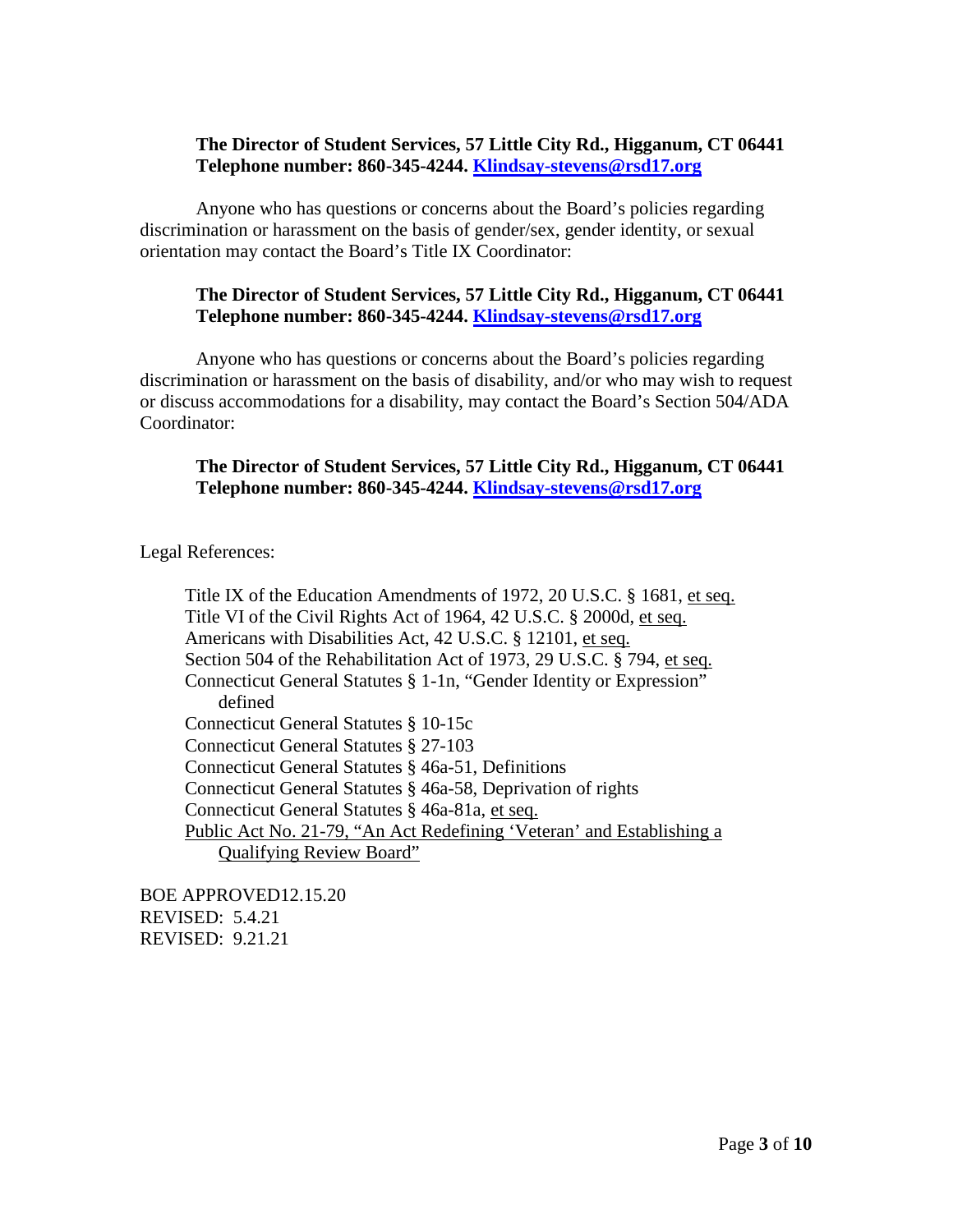## **ADMINISTRATIVE REGULATIONS REGARDING DISCRIMINATION COMPLAINTS (STUDENTS)**

It is the policy of the Regional School District No. 17 Board of Education (the "Board") that any form of discrimination or harassment on the basis of protected characteristics such as race, color, religion, age, sex, sexual orientation, marital status, national origin, alienage, ancestry, disability, pregnancy, gender identity or expression, or veteran status is forbidden, whether by students, Board employees or third parties subject to the control of the Board. Students, Board employees and third parties are expected to adhere to a standard of conduct that is respectful of the rights of all members of the school community.

It is also the policy of the Board to provide for the prompt and equitable resolution of complaints alleging any discrimination or harassment on the basis of protected characteristics such as race, color, religion, age, sex, sexual orientation, marital status, national origin, alienage, ancestry, disability, pregnancy, gender identity or expression, or veteran status.

Any student and/or parent/guardian wishing to file a complaint regarding discrimination or harassment may obtain a copy of the Board's complaint procedures and complaint form which are included in the Board's Administrative Regulations Regarding Non-Discrimination/Students. These regulations accompany Board to Dr. Kris Lindsay-Stevens, Director of Student Services and are available online at **[www.rsd17.org](http://www.rsd17.org/)** or upon request from the main office of any district school.

If a complaint involves allegations of discrimination or harassment based on reasons such as gender/sex, gender identity, sexual orientation, disability, or pregnancy, such complaints will be handled under other appropriate policies: Policy 5145.5 Policy Regarding Title IX of the Education Amendments of the Education Act of 1972: Prohibition of Sex Discrimination and Sexual Harassment (Students); Policy 5145.10, Policy Regarding Students and Section 504 of the Rehabilitation Act of 1973 and Title II of the Americans with Disabilities Act of 1990.

All other complaints by a student or parents/guardians alleging discrimination or harassment against a student on the basis of the protected characteristics listed herein should file a written complaint with:

# **The Director of Student Services, 57 Little City Rd., Higganum, CT 06441 Telephone number: 860-345-4244. [Klindsay-stevens@rsd17.org](mailto:Klindsay-stevens@rsd17.org)**

Preferably, complaints should be filed within thirty (30) days of the alleged occurrence. Timely reporting of complaints facilitates the investigation and resolution of such complaints. The district will investigate such complaints promptly and equitably, and will take corrective action when allegations are verified.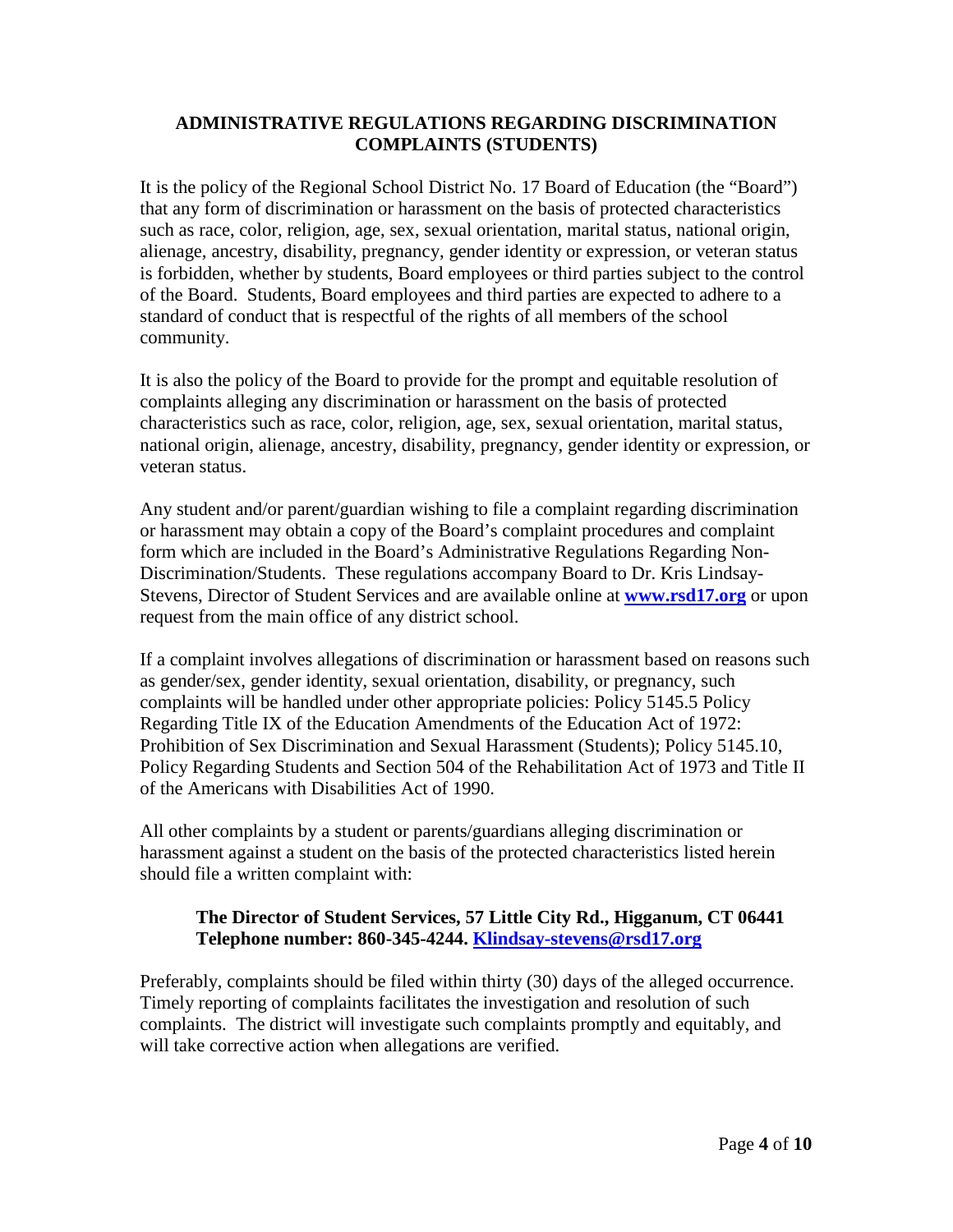The district will not tolerate any reprisals or retaliation that occur as a result of the good faith reporting of charges of harassment or discrimination on the basis of race, color, religion, age, sex, sexual orientation, marital status, national origin, alienage, ancestry, disability, pregnancy, gender identity or expression, or veteran status. Any such reprisals or retaliation will result in disciplinary action against the retaliator, and other corrective actions as appropriate.

The school district will periodically provide staff development for district administrators and periodically distribute this policy and the implementing administrative regulations to staff and students in an effort to maintain an environment free of harassment and discrimination.

## Complaint Procedure

As soon as a student feels that he or she has been subjected to discrimination or harassment on the basis of race, color, religion, age, sex, sexual orientation, marital status, national origin, alienage, ancestry, disability, pregnancy, gender identity or expression, or veteran status, he/she should make a written complaint to Dr. Kris Lindsay-Stevens, Director of Student Services or to the building principal, or designee.

If the complaint being filed is against the Superintendent, the complaint should be filed with the Board Chair, who will take appropriate steps, such as retaining an independent investigator, to cause the matter to be investigated in a manner consistent with the Board's non-discrimination policy and regulation. If either the Superintendent or any other party to the complaint is not satisfied with the findings and conclusions of the investigation, within (30) calendar days of receiving the findings, such party may present the complaint and written outcome to the Board Chair, who will take appropriate steps, such as retaining an independent investigator different from the investigator who investigated the complaint, to cause the matter to be reviewed in a manner consistent with the Board's non-discrimination policy and regulation.

The student will be provided a copy of the Board's policy and regulation and made aware of the student's rights under this policy and regulation. In the event the Director of Student Services receives a complaint alleging discrimination or harassment based on gender/sex, gender identity, sexual orientation, disability or pregnancy, the Director of Student Services shall follow the procedures identified in the appropriate Board policies; Policy 5145.5 Policy Regarding Title IX of the Education Amendments of 1972- Prohibition of Sex Discrimination and Sexual Harassment Students; Policy 5145.10, Policy Regarding Students and Section 504 of the Rehabilitation Act of 1973 and Title II of the Americans with Disabilities Act of 1990, where applicable, rather than the complaint procedures provided in this policy.

The complaint should state the:

A. Name of the complainant,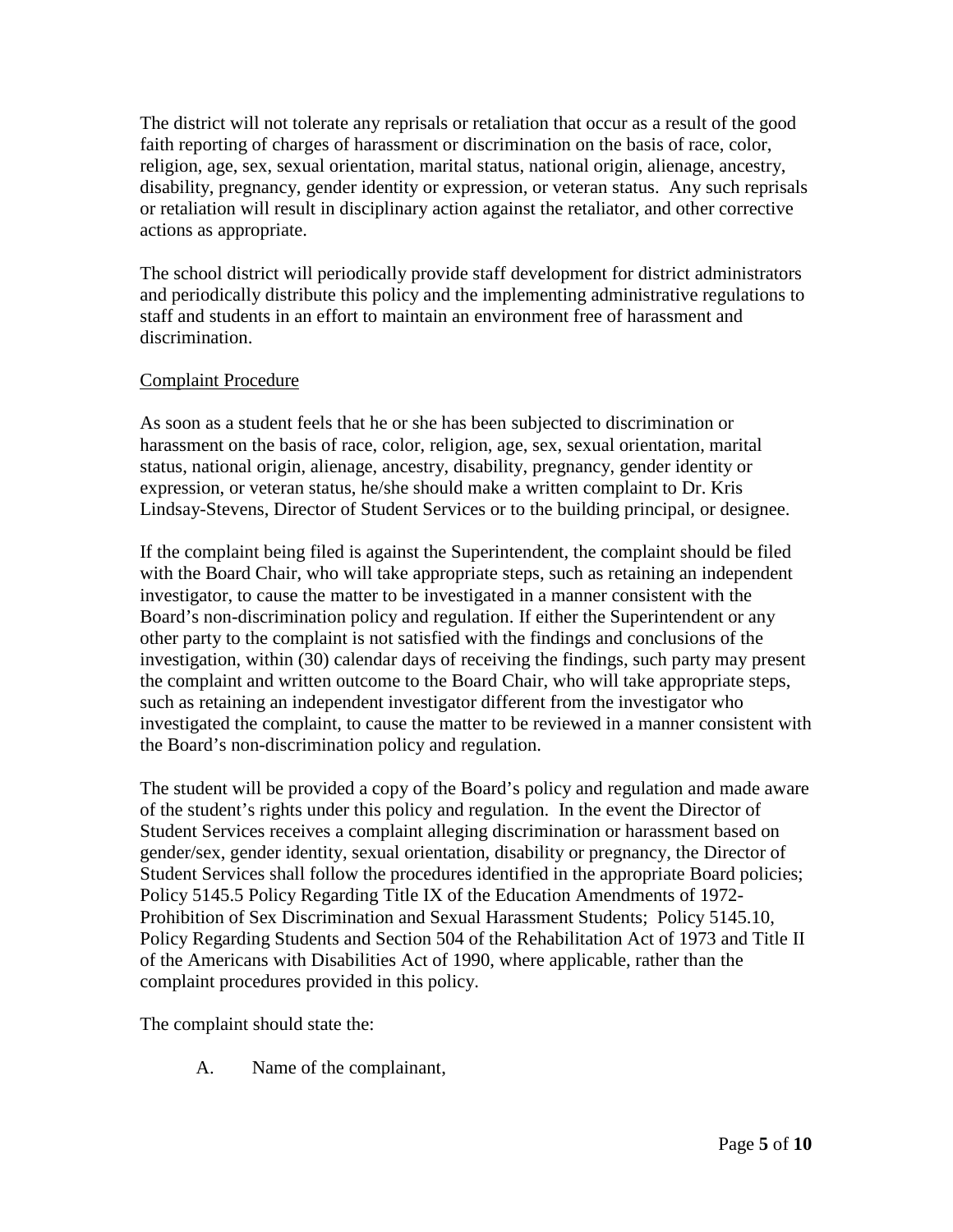- B. Date of the complaint,
- C. Date(s) of the alleged harassment/discrimination,
- D. Name(s) of the harasser(s) or discriminator(s),
- E. Location where such harassment/discrimination occurred,
- F. Names of any witness(es) to the harassment/discrimination,
- G. Detailed statement of the circumstances constituting the alleged harassment/discrimination; and
- H. Proposed remedy.

Any student who makes an oral complaint of harassment or discrimination to any of the above-mentioned personnel will be provided a copy of this regulation and will be requested to make a written complaint pursuant to the above procedure. If a student (or individual acting on behalf of the student) is unable to make a written complaint, the administrator receiving the oral complaint will either reduce the complaint to writing or assist the student (individual acting on behalf of the student) in completing the written complaint form.

All complaints are to be forwarded immediately to the Superintendent or designee. Upon receipt of a complaint alleging harassment or discrimination under this complaint procedure, the Superintendent shall designate a district or school administrator to promptly investigate the complaint. During the course of the investigation, the investigator shall interview or consult with all individuals reasonably believed to have relevant information, including the complainant, the alleged harasser/discriminator and any witnesses to the conduct. Complaints will be investigated promptly within the timeframes identified below. Timeframes may be extended as needed given the complexity of the investigation, availability of individuals with relevant information and/or other extenuating circumstances. Confidentiality will be maintained by all persons involved in the investigation to the extent possible, as determined by the investigator.

Upon receipt of a written complaint of discrimination or harassment, the investigator should:

1. Offer to meet with the complainant (and respondent, if applicable) within ten (10) business days (provided that such timeframe may be reasonably extended based on the availability of necessary witnesses and/or participants, the complexity of the investigation, and/or other extenuating circumstances) to discuss the nature of the complaint, identify individuals the complainant believes has relevant information, and obtain any relevant documents the complainant may have;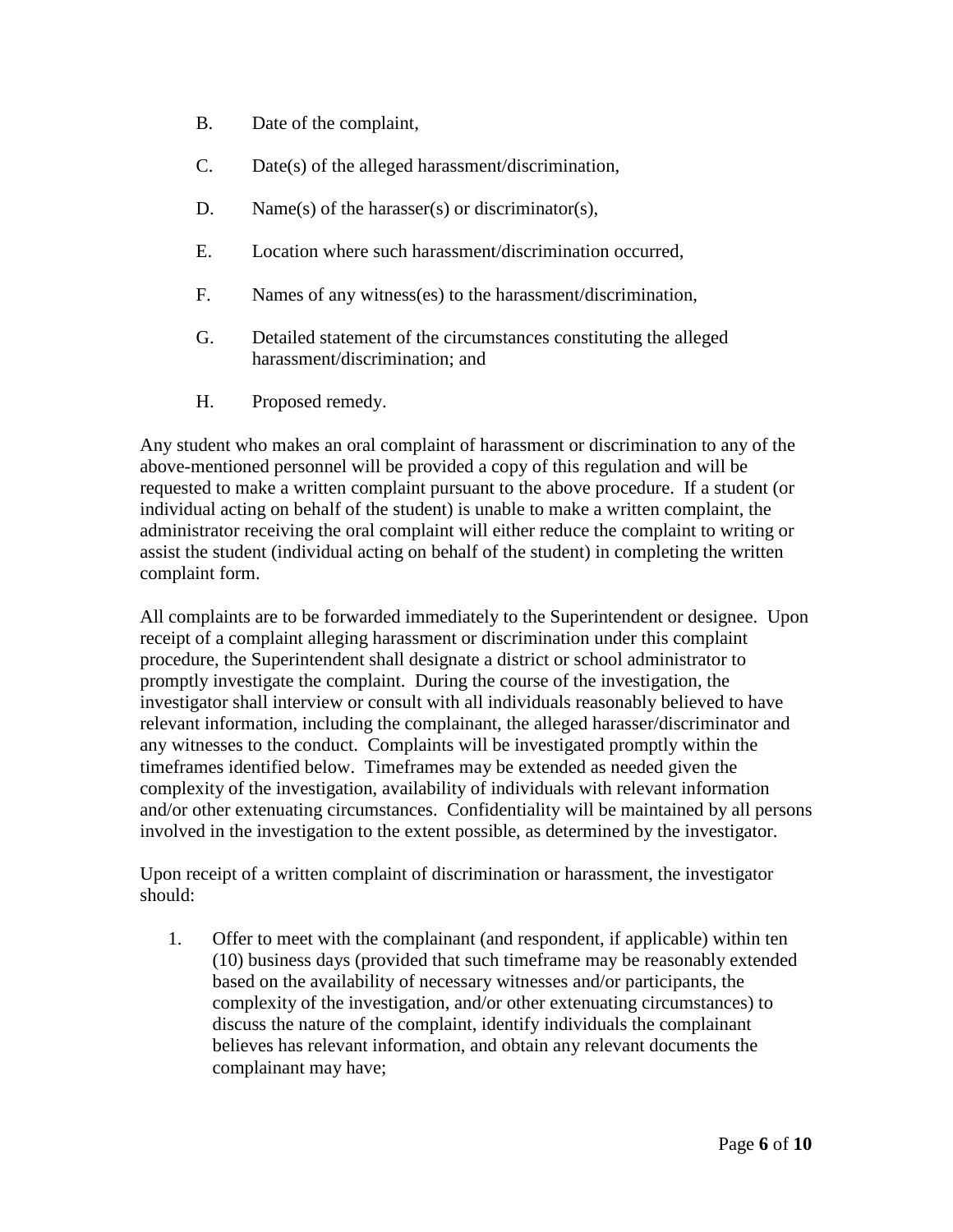- 2. Provide the complainant (and respondent, if applicable) with a copy of the Board's non-discrimination policy and accompanying regulations;
- 3. Investigate the factual basis of the complaint, including, as applicable, conducting interviews with individuals deemed relevant to the complaint;
- 4. Conduct an investigation that is adequate, reliable, and impartial. Investigate the factual basis for the complaint, including conducting interviews with individuals with information and review of documents relevant to the complaint;
- 5. Maintain confidentiality to the extent practicable throughout the investigative process, in accordance with state and federal law;
- 6. Communicate the outcome of the investigation in writing to the complainant (and respondent, if applicable) (to the extent permitted by state and federal confidentiality requirements), within thirty (30) business days (provided that such timeframe may be reasonably extended based on the availability of necessary witnesses and/or participants, the complexity of the investigation, and/or other extenuating circumstances) from the date the complaint was received by the Superintendent's office. The complainant (and respondent, if applicable) shall be notified of any extension of the investigation timeline. The written notice shall include a finding whether the complaint was substantiated and if so, shall identify, to the extent possible, how the district will remedy the discrimination or harassment, adhering to the requirements of state and federal law;
- 7. If a complaint is made during summer recess, the complaint will be reviewed and addressed as quickly as possible given the availability of staff and/or other individuals who may have information relevant to the complaint. If fixed timeframes cannot be met, the complainant (and respondent, if applicable) will receive notice and interim measures may be implemented as necessary (see subparagraph 6);
- 8. Whenever allegations are verified, ensure that appropriate corrective action is taken (including, but not limited to, disciplinary action) aimed at preventing the recurrence of the discrimination or harassment. Corrective action should include steps to avoid continuing discrimination or harassment;
- 9. If the complainant (and/or respondent, if applicable) is not satisfied with the findings and conclusions of the investigation, the complainant (and/or respondent, if applicable) may present the complaint and written outcome to the Superintendent within thirty (30) calendar days of receiving the findings. Upon review of a written request from the complainant (and/or respondent, if applicable), the Superintendent shall review the investigative results of the investigator and determine if further action and/or investigation is warranted.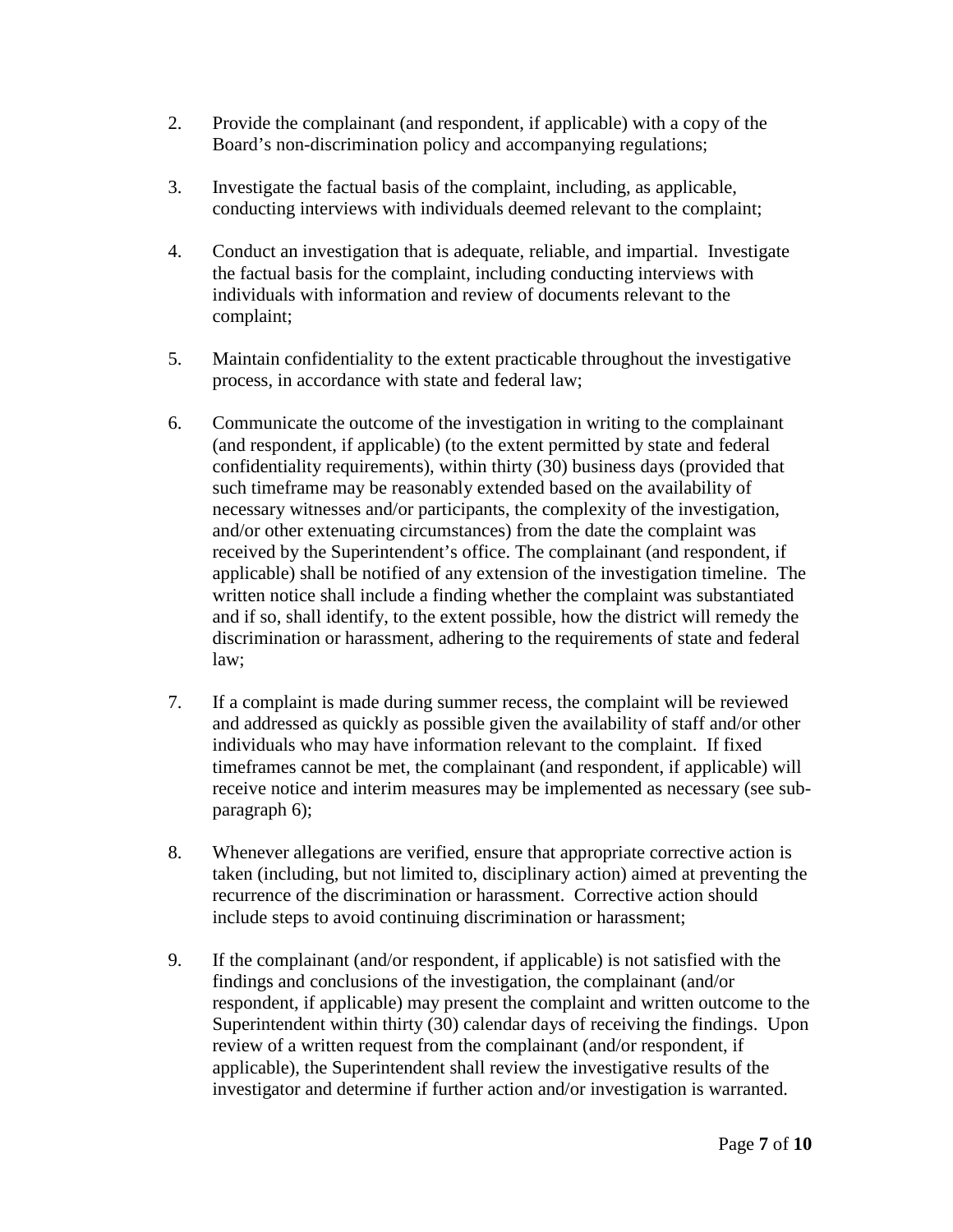Such action may include consultation with the investigator and complainant (and/or respondent, if applicable), a meeting with appropriate individuals to attempt to resolve the complaint, or a decision affirming or overruling the investigator's conclusions or findings. The Superintendent shall provide written notice to the complainant (and respondent, if applicable) of the proposed actions within fifteen (15) business days (provided that such timeframe may be reasonably extended based on the availability of necessary witnesses and/or participants, the complexity of the investigation, and/or other extenuating circumstances) following the receipt of the written request for review.

Any student and/or parent/guardian also may file a complaint with the Office for Civil Rights, U.S. Department of Education ("OCR"):

Office for Civil Rights, Boston Office U.S. Department of Education 8th Floor 5 Post Office Square Boston, MA 02109- 3921 (617-289-0111) http://www2.ed.gov/about/offices/list/ocr/docs/howto.html

Any student and/or parent/guardian may also file a complaint with the Connecticut Commission on Human Rights and Opportunities:

Connecticut Commission on Human Rights and Opportunities 450 Columbus Blvd. Hartford, CT 06103-1835 (860-541-3400 or Connecticut Toll Free Number 1-800-477-5737)

Anyone who has questions or concerns about these regulations, and/or who may wish to request or discuss accommodations based on religion, may contact:

## **The Director of Student Services, 57 Little City Rd., Higganum, CT 06441 Telephone number: 860-345-4244. [Klindsay-stevens@rsd17.org](mailto:Klindsay-stevens@rsd17.org)**

Anyone who has questions or concerns about the Board's policies regarding discrimination or harassment on the basis of gender/sex, gender identity, or sexual orientation may contact the Board's Title IX Coordinator:

**The Director of Student Services, 57 Little City Rd., Higganum, CT 06441 Telephone number: 860-345-4244 [Klindsay-stevens@rsd17.org](mailto:Klindsay-stevens@rsd17.org)**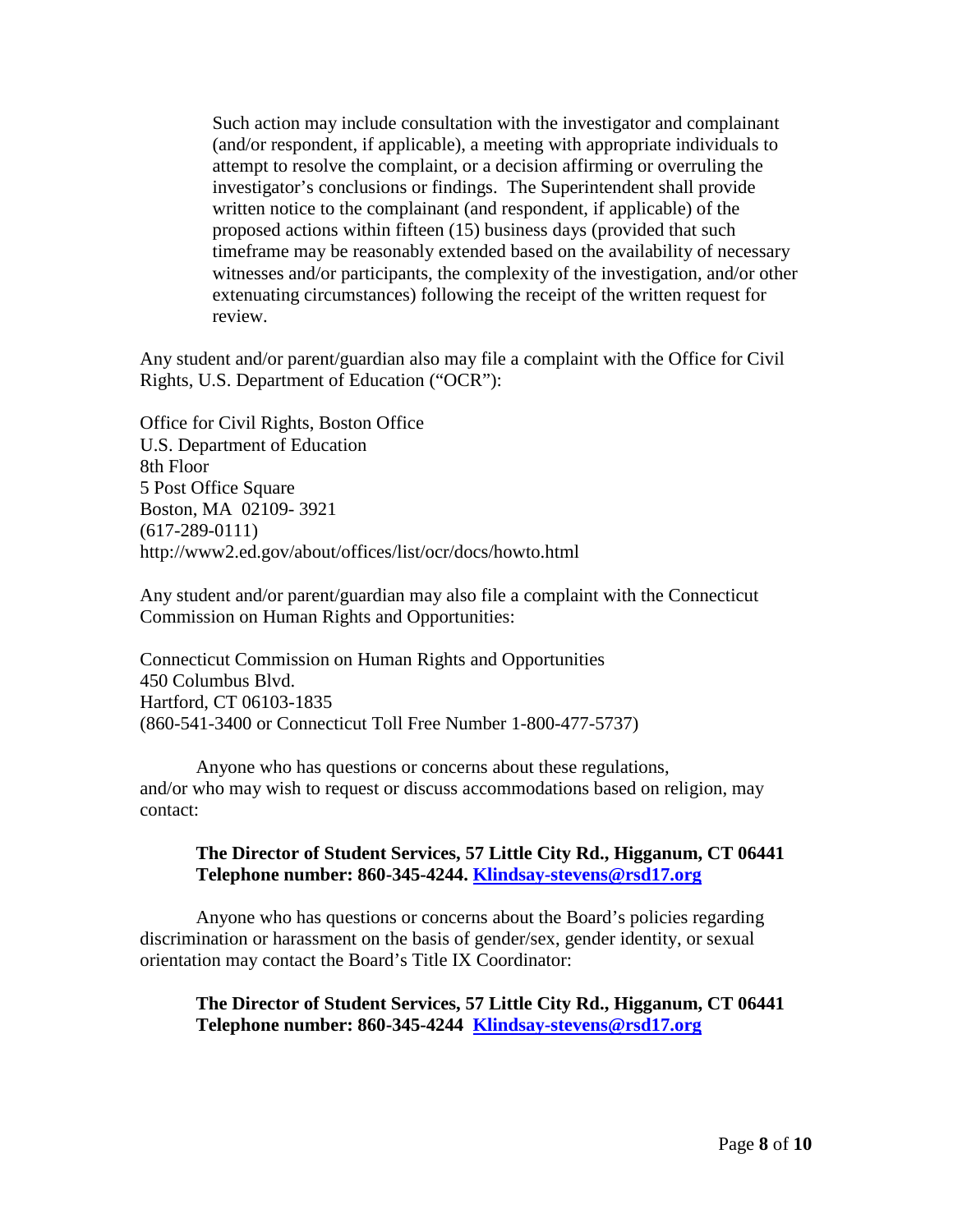Anyone who has questions or concerns about the Board's policies regarding discrimination or harassment on the basis of disability, and/or who may wish to request or discuss accommodations for a disability, may contact the Board's Section 504/ADA Coordinator:

**The Director of Student Services, 57 Little City Rd., Higganum, CT 06441 Telephone number: 860-345-4244. [Klindsay-stevens@rsd17.org](mailto:Klindsay-stevens@rsd17.org)**

BOE APPROVED12.15.20 REVISED: 5.4.21 REVISED: 9.21.21